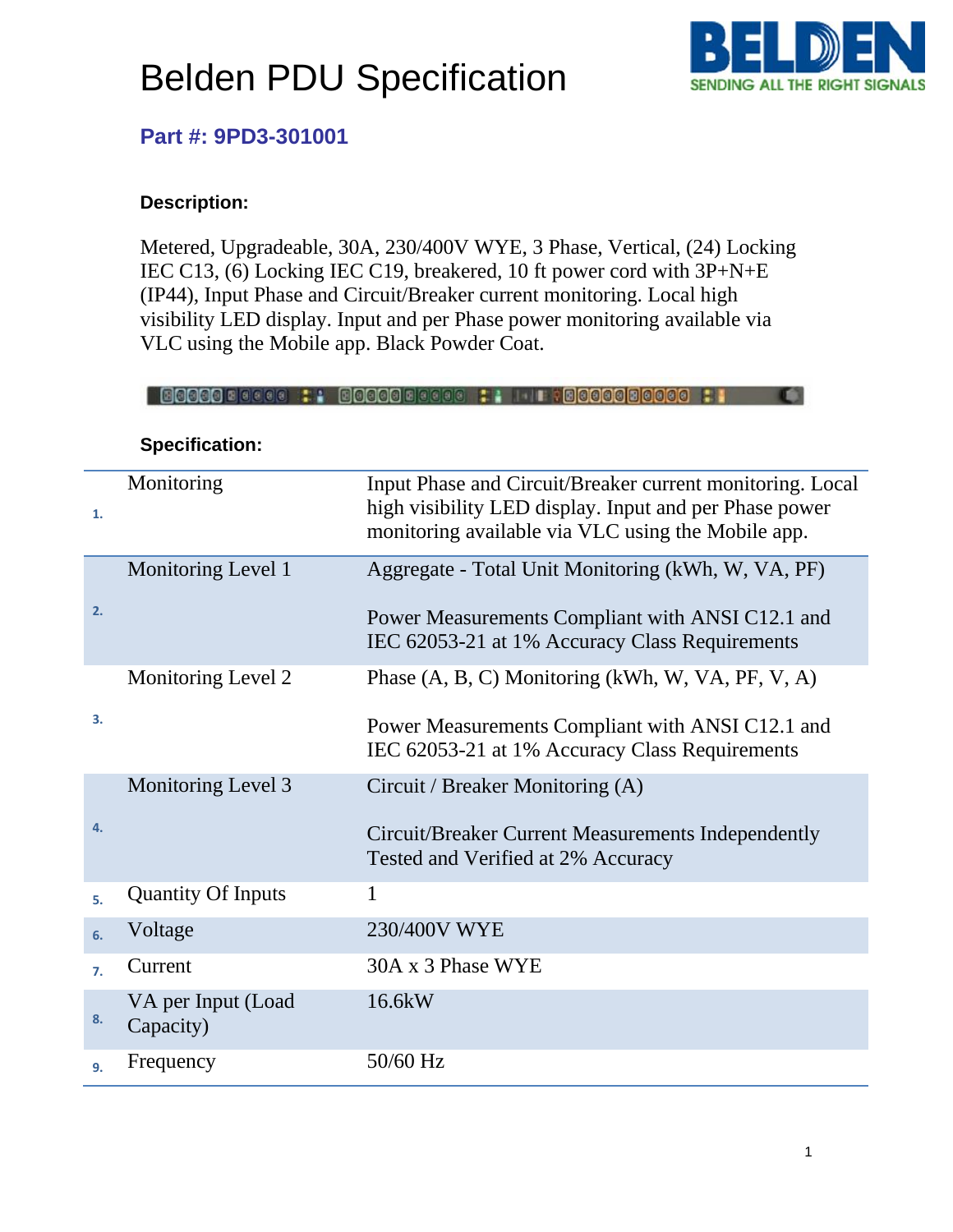

### **Part #: 9PD3-301001**

| 10. | <b>Over Current Protection</b>                         | (6) 20A Single Pole Magnetic Breakers                                     |
|-----|--------------------------------------------------------|---------------------------------------------------------------------------|
| 11. | Switch                                                 | <b>Breaker/Switch Combination</b>                                         |
| 12. | Scrolling / Rotatable<br>Digital Display               | Yes                                                                       |
| 13. | <b>Power Cable Wire Gauge</b>                          | 10/5                                                                      |
| 14. | Power Cable Length                                     | 10 <sup>ft</sup>                                                          |
| 15. | <b>Power Entry Location</b>                            | <b>Bottom Front</b>                                                       |
| 16. | Plug Type                                              | IEC60309 3P + N + E, 30A, Splashproof IP44                                |
| 17. | <b>Combined Total</b><br>Receptacle/Socket<br>Quantity | 30                                                                        |
| 18. | Receptacle/Socket Type<br>#1                           | <b>U-Lock IEC C13</b>                                                     |
| 19. | Quantity on Face #1                                    | 24                                                                        |
| 20. | Quantity per Breaker #1                                | $\overline{4}$                                                            |
| 21. | Quantity per Phase #1                                  | 8                                                                         |
| 22. | U-Lock Color ID #1                                     | 6 Circuit = Orange, Light Orange, Green, Light Green,<br>Blue, Light Blue |
| 23. | Style #1                                               | Individual                                                                |
| 24. | Voltage per<br>Receptacle/Socket #1                    | 230V                                                                      |
| 25. | Receptacle/Socket Type<br>#2                           | U-Lock IEC C19                                                            |
| 26. | Quantity on Face #2                                    | 6                                                                         |
| 27. | Quantity per Breaker #2                                | 1                                                                         |
| 28. | Quantity per Phase #2                                  | $\overline{2}$                                                            |
| 29. | U-Lock Color ID #2                                     | 6 Circuit = Orange, Light Orange, Green, Light Green,<br>Blue, Light Blue |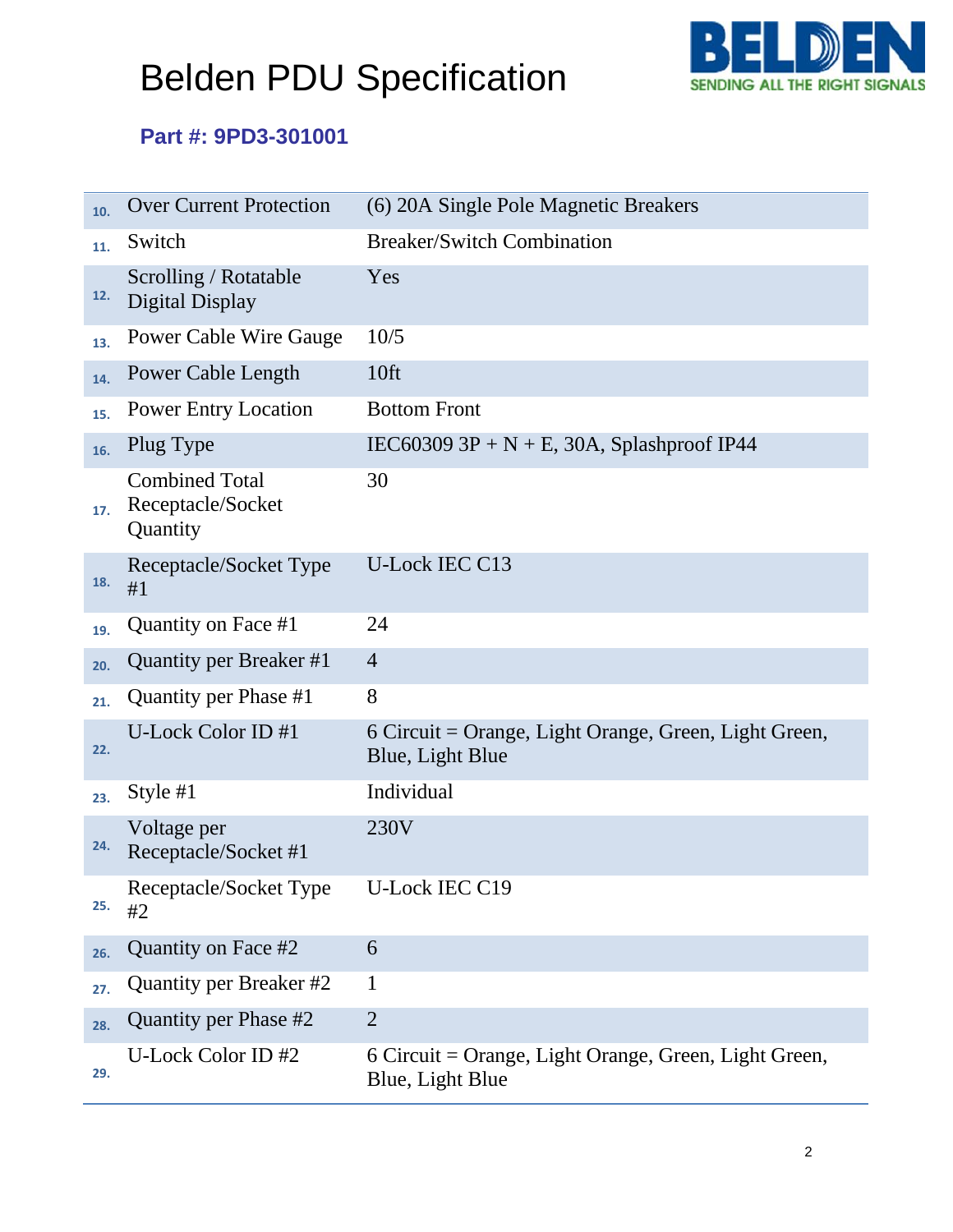

### **Part #: 9PD3-301001**

| 30. | Style #2                                                                  | Individual                                                                                                                      |
|-----|---------------------------------------------------------------------------|---------------------------------------------------------------------------------------------------------------------------------|
| 31. | Voltage per<br>Receptacle/Socket #2                                       | 230V                                                                                                                            |
| 32. | <b>Internal RMS Voltage</b><br>Sensor                                     | Yes                                                                                                                             |
| 33. | <b>Internal RMS Current</b><br>Sensor                                     | Yes                                                                                                                             |
| 34. | <b>Continuous Operating</b><br><b>Temperature Range</b>                   | Full nameplate operation: 10-45C / 50-113F                                                                                      |
| 35. | <b>Continuous Operating</b><br><b>Temperature Range</b>                   | 50% derated operation: 45-60C / 113-140F (See product<br>manual or quick-start guide for full de-rated operating<br>conditions) |
| 36. | Heavy Steel - Powder<br><b>Coat Finish</b>                                | <b>Black</b>                                                                                                                    |
| 37. | Configuration                                                             | 72in / 1832mm Vertical Rackmount                                                                                                |
| 38. | 7938 Vertical Mounting<br><b>Bracket Kit</b>                              | Yes                                                                                                                             |
| 39. | <b>Toolless Mounting</b><br>Hardware - Center to<br><b>Center Spacing</b> | 61.25 in and 64.75 in                                                                                                           |
| 40. | Made in the USA                                                           | Yes                                                                                                                             |
| 41. | <b>Product Warranty</b>                                                   | Five Year                                                                                                                       |
| 42. | Certification/Agency<br>Approvals                                         | FCC Part 15 Class A Conformance                                                                                                 |
| 43. | Certification/Agency<br>Approvals                                         | RoHS Compliant                                                                                                                  |
| 44. | Certification/Agency<br>Approvals                                         | UL $&c$ -UL Listed 60950                                                                                                        |
| 45. | <b>Chassis Dimensions</b><br>(LxWxD)                                      | $72$ in x $2$ in x $2.25$ in                                                                                                    |